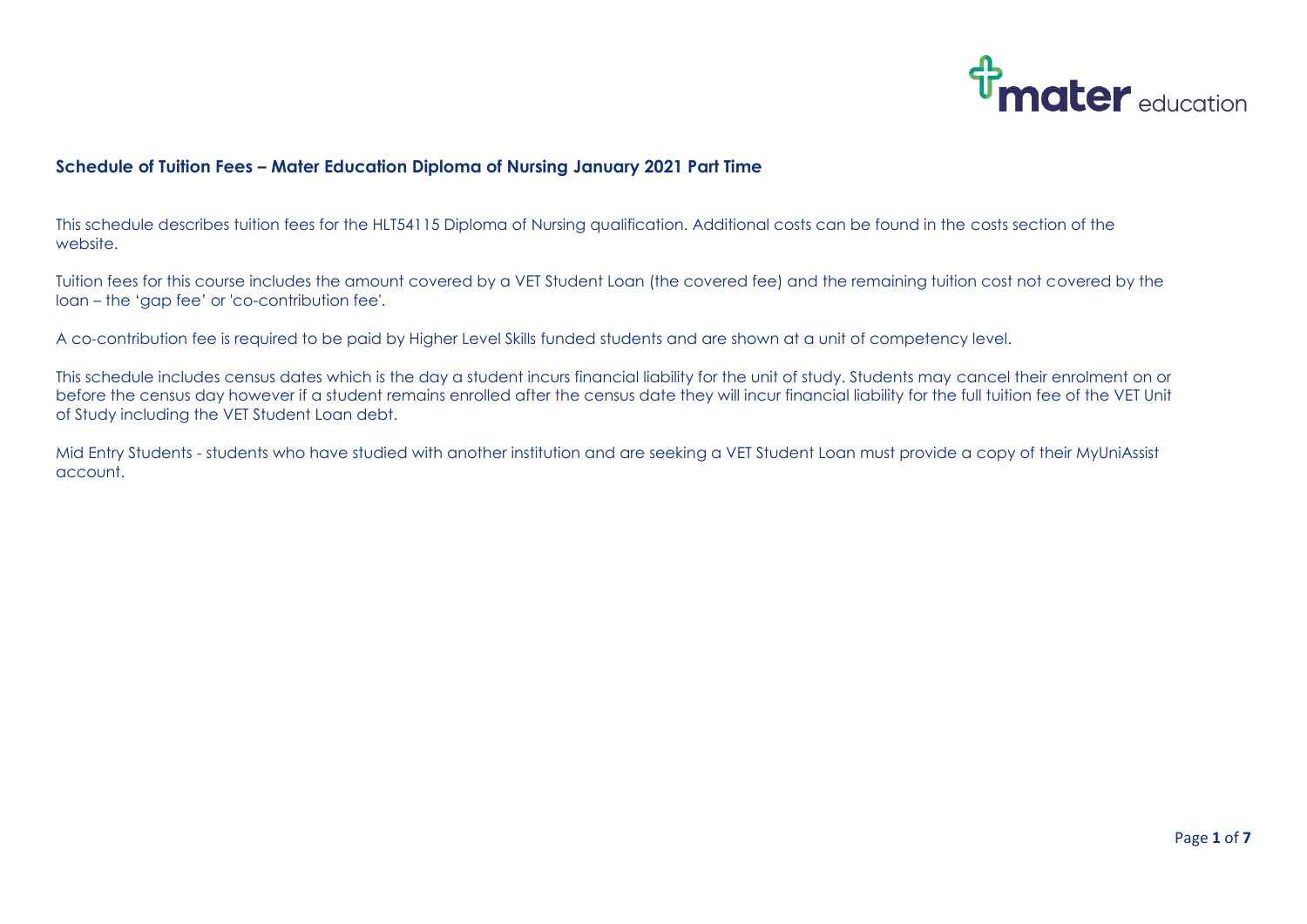

## **Delivery Location: Brisbane Campus Model**

**Program Duration:** 3 years (January 2021 – December 2023) **Cohort:** Part Time 2021 – Students who commence study in January 2021 **Full cost of course** \$23 500 **Full cost of course Higher Level Skills Non concessional subsidy** \$14 960 **Full cost of course Higher Level Skills Concessional subsidy** \$13 130

|                                            | Semester one, Term one              |              |                   |                              |                 |                       |                                                        |                                       |                     |  |  |  |
|--------------------------------------------|-------------------------------------|--------------|-------------------|------------------------------|-----------------|-----------------------|--------------------------------------------------------|---------------------------------------|---------------------|--|--|--|
| <b>VET Unit of</b><br><b>Study</b><br>Code | <b>Unit of Study</b><br><b>Name</b> | <b>EFTSL</b> | <b>Start Date</b> | <b>Census</b><br><b>Date</b> | <b>End Date</b> | <b>Tuition</b><br>Fee | <b>Maximum</b><br><b>VET</b><br><b>Student</b><br>Loan | <b>Student</b><br><b>Contribution</b> | <b>Payment Type</b> |  |  |  |
| PT21T1                                     | Semester one,<br>Term one           | 0.25         | 18/01/2021        | 19/02/2021                   | 27/06/2021      | \$4 700.00            | \$3 215.40                                             | \$1 484.60                            | Full fee            |  |  |  |
| <b>PT21ST1</b>                             | Semester one,<br>Term one           | 0.25         | 18/01/2021        | 19/02/2021                   | 27/06/2021      | \$2 992.00            | \$2822.00                                              | \$170.00                              | Non concessional    |  |  |  |
| <b>PT21CT1</b>                             | Semester one,<br>Term one           | 0.25         | 18/01/2021        | 19/02/2021                   | 27/06/2021      | \$2 626.00            | \$2 481.00                                             | \$145.00                              | Concessional        |  |  |  |

|                                            | Semester one, Term two              |              |                   |                              |                 |                              |                                                        |                                       |                     |  |  |  |  |
|--------------------------------------------|-------------------------------------|--------------|-------------------|------------------------------|-----------------|------------------------------|--------------------------------------------------------|---------------------------------------|---------------------|--|--|--|--|
| <b>VET Unit of</b><br><b>Study</b><br>Code | <b>Unit of Study</b><br><b>Name</b> | <b>EFTSL</b> | <b>Start Date</b> | <b>Census</b><br><b>Date</b> | <b>End Date</b> | <b>Tuition</b><br><b>Fee</b> | <b>Maximum</b><br><b>VET</b><br><b>Student</b><br>Loan | <b>Student</b><br><b>Contribution</b> | <b>Payment Type</b> |  |  |  |  |
| PT21T2                                     | Semester one,<br>Term two           | 0.25         | 5/07/2021         | 9/08/2021                    | 19/12/2021      | \$4 700.00                   | \$3 215.40                                             | \$1 484.60                            | Full fee            |  |  |  |  |
| PT21ST2                                    | Semester one,<br>Term two           | 0.25         | 5/07/2021         | 9/08/2021                    | 19/12/2021      | \$2 992.00                   | \$2822.00                                              | \$170.00                              | Non concessional    |  |  |  |  |
| <b>PT21CT2</b>                             | Semester one,<br>Term two           | 0.25         | 5/07/2021         | 9/08/2021                    | 19/12/2021      | \$2 626.00                   | \$2 481.00                                             | \$145.00                              | Concessional        |  |  |  |  |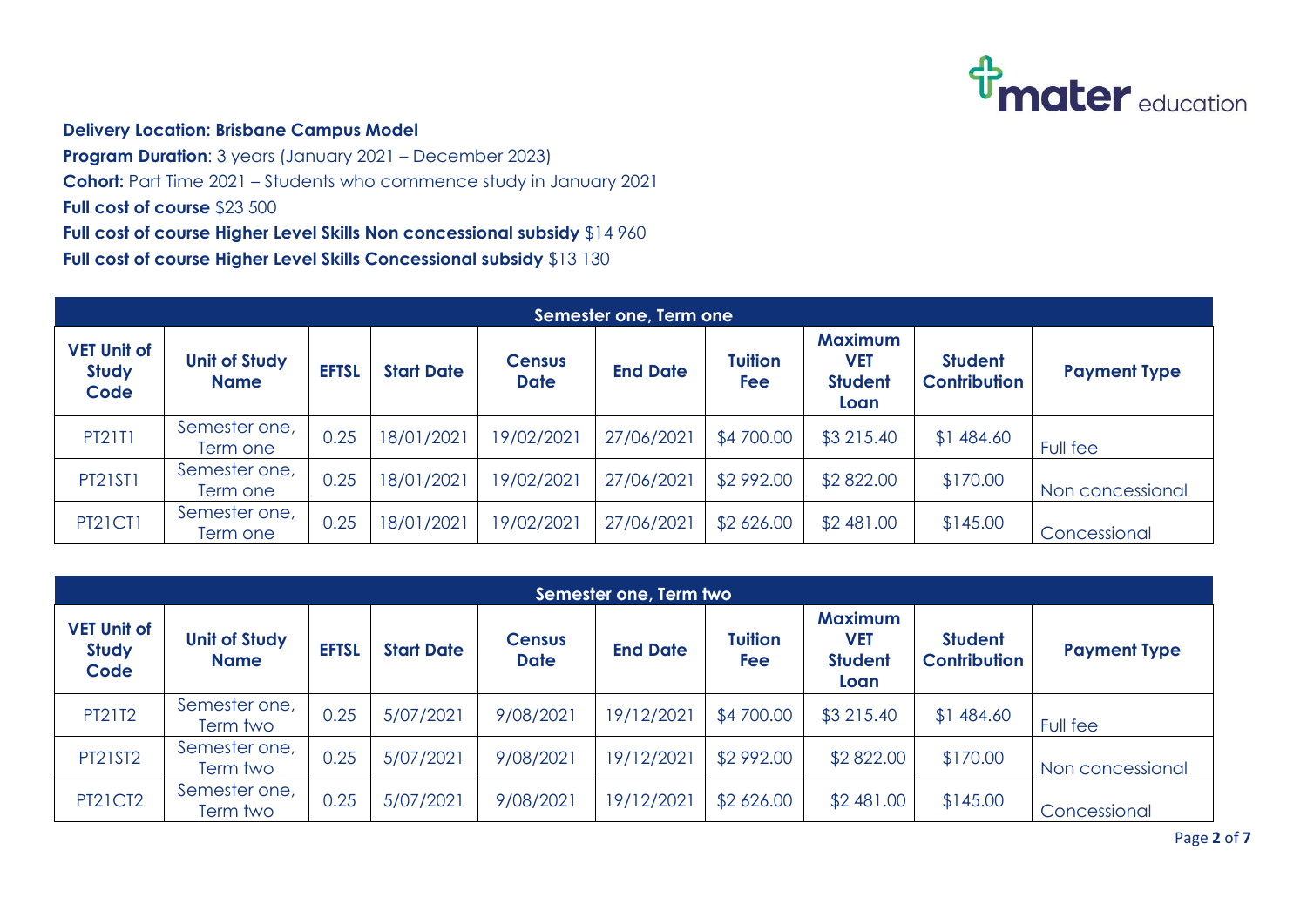

|                                     | Semester two, Term three            |              |                   |                              |                 |                              |                                                        |                                       |                     |  |  |  |  |
|-------------------------------------|-------------------------------------|--------------|-------------------|------------------------------|-----------------|------------------------------|--------------------------------------------------------|---------------------------------------|---------------------|--|--|--|--|
| <b>VET Unit</b><br>of Study<br>Code | <b>Unit of Study</b><br><b>Name</b> | <b>EFTSL</b> | <b>Start Date</b> | <b>Census</b><br><b>Date</b> | <b>End Date</b> | <b>Tuition</b><br><b>Fee</b> | <b>Maximum</b><br><b>VET</b><br><b>Student</b><br>Loan | <b>Student</b><br><b>Contribution</b> | <b>Payment Type</b> |  |  |  |  |
| <b>PT21T3</b>                       | Semester two,<br>Term three         | 0.25         | 7/01/2022         | 18/02/2022                   | 26/06/2022      | \$1880.00                    | \$1286.16                                              | \$593.84                              | Full fee            |  |  |  |  |
| PT21ST3                             | Semester two,<br>Term three         | 0.25         | 7/01/2022         | 18/02/2022                   | 26/06/2022      | \$1 196.80                   | \$1 280.80                                             | \$68.00                               | Non concessional    |  |  |  |  |
| <b>PT21CT3</b>                      | Semester two,<br>Term three         | 0.25         | 7/01/2022         | 18/02/2022                   | 26/06/2022      | \$1 050.40                   | \$992.40                                               | \$58.00                               | Concessional        |  |  |  |  |

|                                     | Semester two, Term four             |              |                   |                    |                 |                       |                                                        |                                       |                     |  |  |  |  |
|-------------------------------------|-------------------------------------|--------------|-------------------|--------------------|-----------------|-----------------------|--------------------------------------------------------|---------------------------------------|---------------------|--|--|--|--|
| <b>VET Unit</b><br>of Study<br>Code | <b>Unit of Study</b><br><b>Name</b> | <b>EFTSL</b> | <b>Start Date</b> | <b>Census Date</b> | <b>End Date</b> | <b>Tuition</b><br>Fee | <b>Maximum</b><br><b>VET</b><br><b>Student</b><br>Loan | <b>Student</b><br><b>Contribution</b> | <b>Payment Type</b> |  |  |  |  |
| <b>PT21T4</b>                       | Semester two,<br>Term four          | 0.25         | 4/07/2022         | 8/08/2022          | 23/12/2022      | \$3760.00             | \$2 572.32                                             | \$1 187.68                            | Full fee            |  |  |  |  |
| PT21ST4                             | Semester two,<br>Term four          | 0.25         | 4/07/2022         | 8/08/2022          | 23/12/2022      | \$2 393.60            | \$2 257.60                                             | \$136.00                              | Non concessional    |  |  |  |  |
| <b>PT21CT4</b>                      | Semester two,<br>Term four          | 0.25         | 4/07/2022         | 8/08/2022          | 23/12/2022      | \$2 100.80            | \$1 984.80                                             | \$116.00                              | Concessional        |  |  |  |  |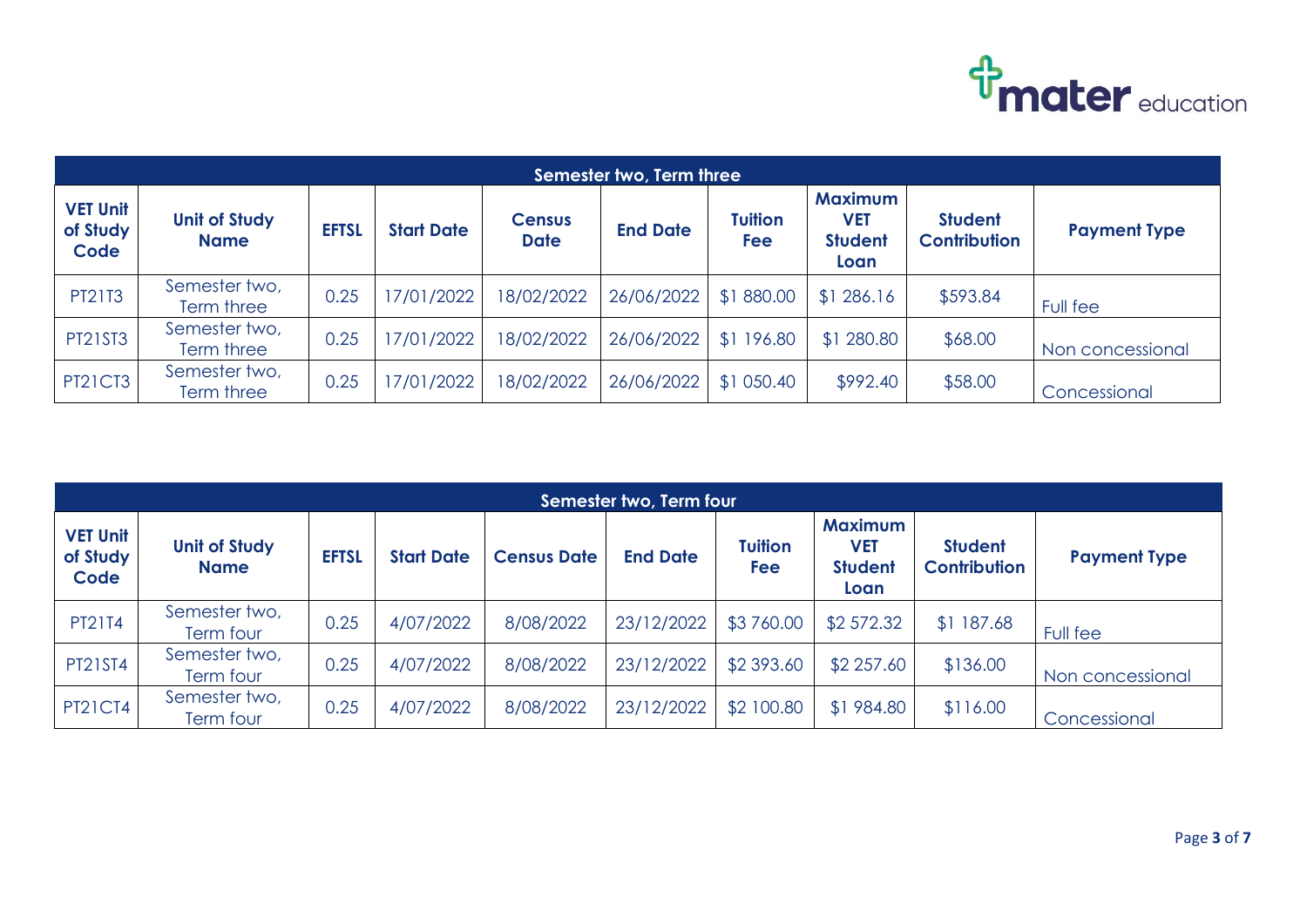

|                                     | Semester three, Term five           |              |                   |                    |                 |                       |                                                        |                                       |                     |  |  |  |  |
|-------------------------------------|-------------------------------------|--------------|-------------------|--------------------|-----------------|-----------------------|--------------------------------------------------------|---------------------------------------|---------------------|--|--|--|--|
| <b>VET Unit</b><br>of Study<br>Code | <b>Unit of Study</b><br><b>Name</b> | <b>EFTSL</b> | <b>Start Date</b> | <b>Census Date</b> | <b>End Date</b> | <b>Tuition</b><br>Fee | <b>Maximum</b><br><b>VET</b><br><b>Student</b><br>Loan | <b>Student</b><br><b>Contribution</b> | <b>Payment Type</b> |  |  |  |  |
| PT21T5                              | Semester three<br>Term five l       | 0.25         | 16/01/2023        | 5/02/2023          | 25/06/2023      | \$3760.00             | \$2 572.32                                             | \$1187.68                             | Full fee            |  |  |  |  |
| PT21ST5                             | Semester three<br>Term five         | 0.25         | 16/01/2023        | 5/02/2023          | 25/06/2023      | \$2 933.60            | \$2 257.60                                             | \$136.00                              | Non concessional    |  |  |  |  |
| <b>PT21CT5</b>                      | Semester three<br>Term five         | 0.25         | 6/01/2023         | 5/02/2023          | 25/06/2023      | \$2 100.00            | \$1 984.80                                             | \$116.00                              | Concessional        |  |  |  |  |

|                                     | Semester three, Term six            |              |                   |                              |                 |                       |                                                 |                                       |                     |  |  |  |  |
|-------------------------------------|-------------------------------------|--------------|-------------------|------------------------------|-----------------|-----------------------|-------------------------------------------------|---------------------------------------|---------------------|--|--|--|--|
| <b>VET Unit</b><br>of Study<br>Code | <b>Unit of Study</b><br><b>Name</b> | <b>EFTSL</b> | <b>Start Date</b> | <b>Census</b><br><b>Date</b> | <b>End Date</b> | <b>Tuition</b><br>Fee | <b>Maximum</b><br>VET<br><b>Student</b><br>Loan | <b>Student</b><br><b>Contribution</b> | <b>Payment Type</b> |  |  |  |  |
| PT21T6                              | Semester three,<br>Term six         | 0.25         | 3/07/2023         | 7/08/2023                    | 22/12/2023      | \$4 700.00            | \$3 215.40                                      | \$1 484.60                            | Full fee            |  |  |  |  |
| <b>PT21ST6</b>                      | Semester three,<br>Term six         | 0.25         | 3/07/2023         | 7/08/2023                    | 22/12/2023      | \$2 992.00            | \$2,822.00                                      | \$170.00                              | Non concessional    |  |  |  |  |
| <b>PT21CT6</b>                      | Semester three,<br>Term six         | 0.25         | 3/07/2023         | 7/08/2023                    | 22/12/2023      | \$2 626.00            | \$2,481.00                                      | \$145.00                              | Concessional        |  |  |  |  |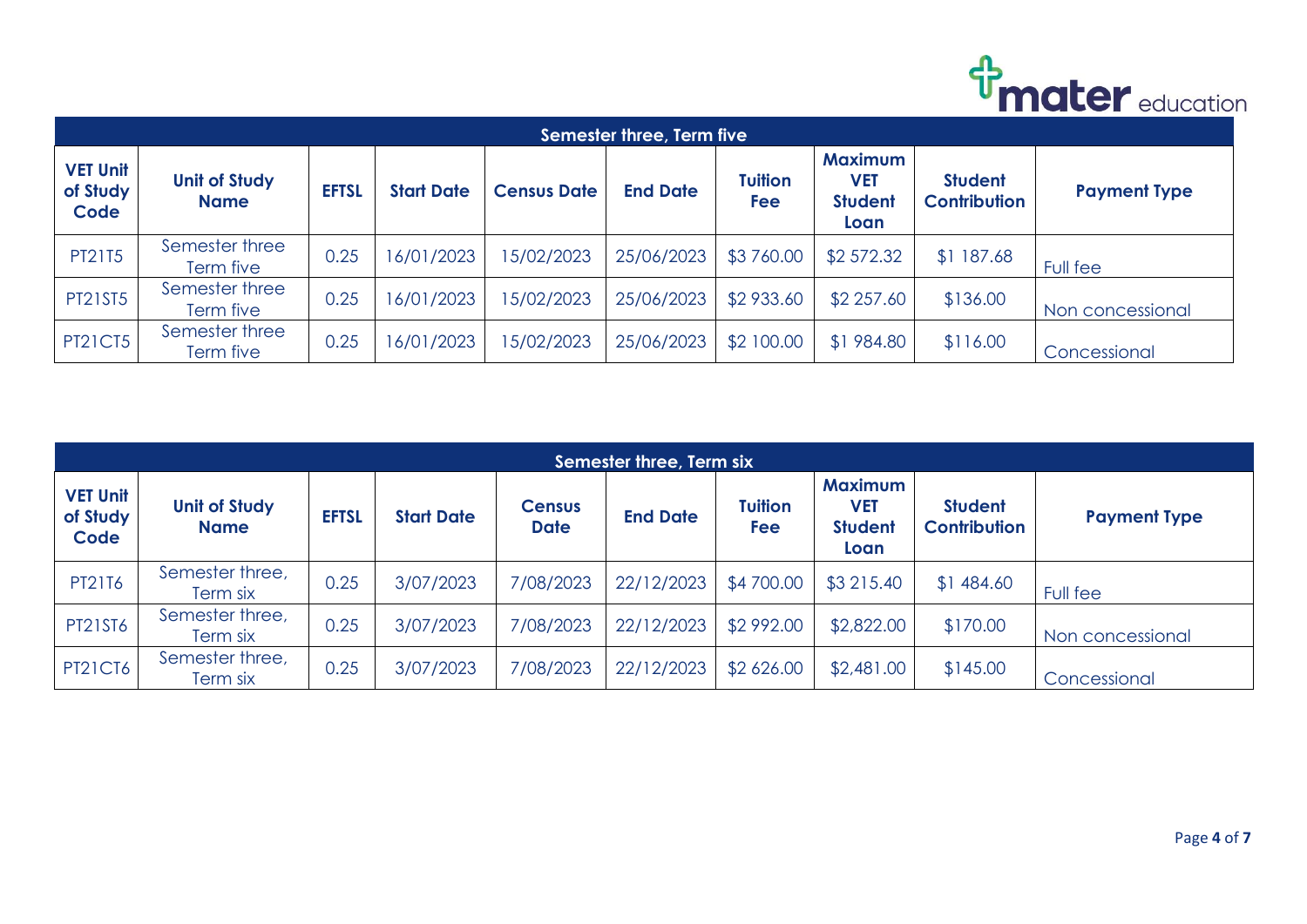

## **Gap / Co-contribution Fees per Unit (including RPL) Full cost per unit Upfront payment required (gap/co-contribution)** *Unit Code Unit Name Full fee Non-Con Con Semester Full fee Non-Con Con* HI TINF001 Comply with infection prevention and control policies and procedures \$940.00 \$598.40 \$525.20 Semester one, Term one \$308.16 \$34.00 \$29.00 HLTWHS002 Follow safe work practices for direct client care  $\begin{array}{|c|c|c|c|c|c|c|c|c|} \hline \text{1} & \text{1} & \text{1} & \text{1} & \text{1} & \text{1} & \text{1} & \text{1} & \text{1} & \text{1} & \text{1} & \text{1} & \text{1} & \text{1} & \text{1} & \text{1} & \text{1} & \text{1} & \text{1} & \text{1} & \text{1} & \text{1} & \text{1} & \text{1} & \text{1} & \text{1} & \text{1} & \text{1} & \text{1} &$ Semester one, Term one \$308.16 \$34.00 \$29.00 CHCDIV001 | Work with diverse people | \$940.00 | \$598.40 | \$525.20 Semester one, Term one \$308.16 \$34.00 \$29.00 CHCDIV002 Promote Aboriginal and/or Torres Strait Islander cultural safety \$940.00 \$598.40 \$525.20 Semester one, Term one \$308.16 \$34.00 \$29.00 HLTAAP002 | Confirm physical health status | \$940.00 | \$598.40 | \$525.20 Semester one, Term one \$308.16 \$34.00 \$29.00 HLTENN002 Apply communication skills in nursing practice  $\left| \frac{1}{3940.00} \right| \left| \frac{1}{3598.40} \right| \left| \frac{1}{3525.20} \right|$ Semester one, Term two | \$308.16 | \$34.00 | \$29.00 HLTENN003 Perform clinical assessment and contribute to planning nursing care | \$940.00 | \$598.40 | \$525.20 Semester one, Term two \$308.16 \$34.00 \$29.00 CHCPRP003 Reflect on and improve own professional practice \$940.00 \$598.40 \$525.20 Semester one, Term two \$308.16 \$34.00 \$29.00 HLTENN001 Practice nursing within the Australian heath care system | \$940.00 | \$598.40 | \$525.20 Semester one, Term two | \$308.16 | \$34.00 | \$29.00 HLTENN013 | Implement and monitor care of  $\vert$  \$940.00 | \$598.40 | \$525.20 Semester \$308.16 \$34.00 \$29.00

Page **5** of **7**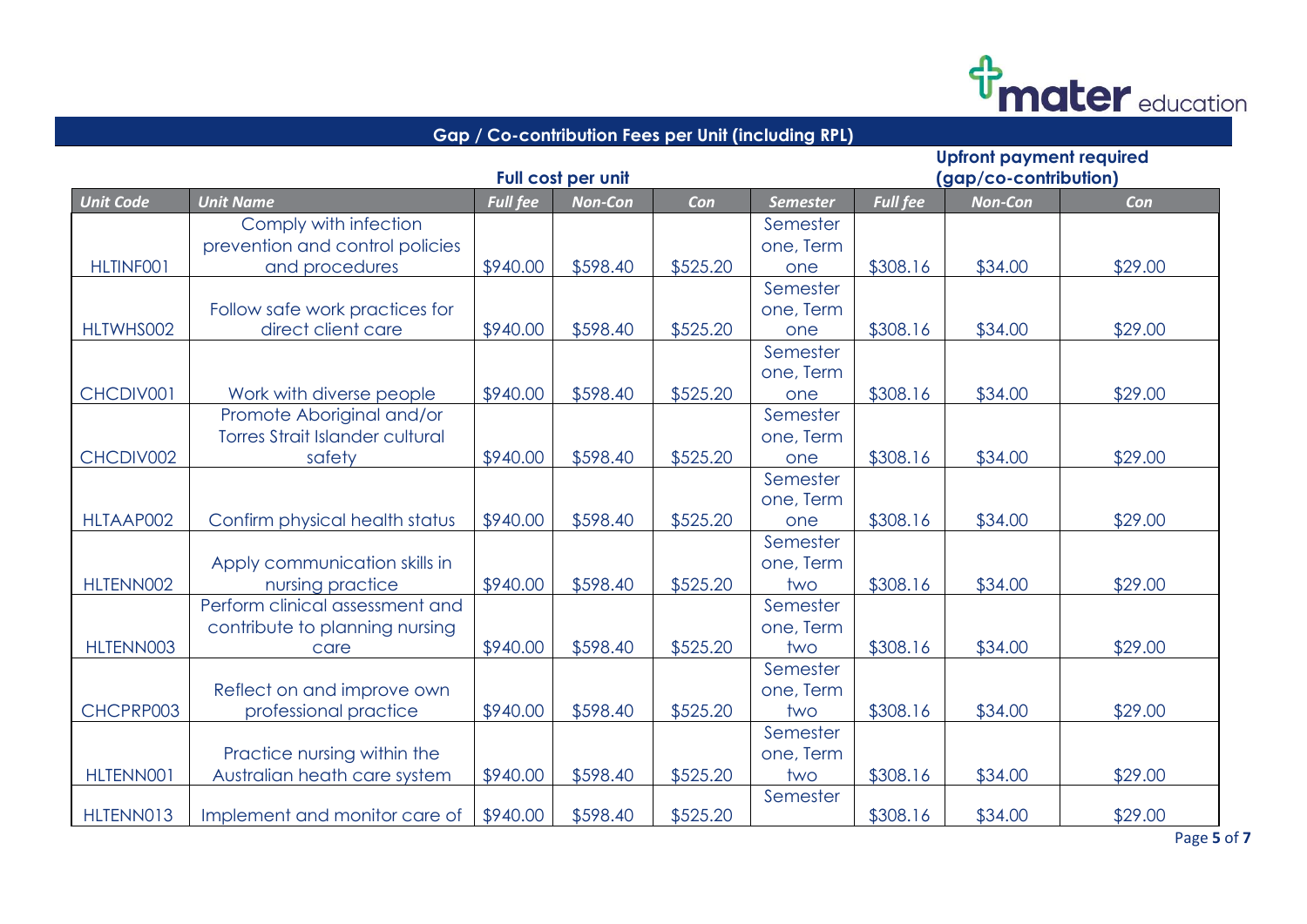

|           | the older person                                             |          |          |          | one, Term           |          |         |         |
|-----------|--------------------------------------------------------------|----------|----------|----------|---------------------|----------|---------|---------|
|           |                                                              |          |          |          | two                 |          |         |         |
|           | Administer and monitor                                       |          |          |          | Semester            |          |         |         |
|           | medicines and intravenous                                    |          |          |          | two, Term           |          |         |         |
| HLTENN007 | therapy                                                      | \$940.00 | \$598.40 | \$525.20 | three               | \$308.16 | \$34.00 | \$29.00 |
|           |                                                              |          |          |          | Semester            |          |         |         |
|           | Analyse and respond to client                                |          |          |          | two, Term           |          |         |         |
| HLTAAP003 | health information                                           | \$940.00 | \$598.40 | \$525.20 | four                | \$308.16 | \$34.00 | \$29.00 |
|           |                                                              |          |          |          | Semester            |          |         |         |
|           | Implement, monitor and                                       |          |          |          | two, Term           |          |         |         |
| HLTENN004 | evaluate nursing care plans                                  | \$940.00 | \$598.40 | \$525.20 | four                | \$308.16 | \$34.00 | \$29.00 |
|           | Implement and monitor care for                               |          |          |          | Semester            |          |         |         |
|           | a person with acute health                                   |          |          |          | two, Term           |          |         |         |
| HLTENN011 | problems                                                     | \$940.00 | \$598.40 | \$525.20 | four                | \$308.16 | \$34.00 | \$29.00 |
|           | Implement and monitor care for                               |          |          |          | Semester            |          |         |         |
| HLTENN012 | a person with chronic health                                 | \$940.00 | \$598.40 | \$525.20 | two, Term<br>four   | \$308.16 | \$34.00 | \$29.00 |
|           | problems                                                     |          |          |          | Semester            |          |         |         |
|           |                                                              |          |          |          |                     |          |         |         |
| HLTENN005 | Contribute to nursing care of a<br>person with complex needs | \$940.00 | \$598.40 | \$525.20 | three,<br>Term five | \$308.16 | \$34.00 | \$29.00 |
|           | Apply principles of wound                                    |          |          |          | Semester            |          |         |         |
|           | management in the clinical                                   |          |          |          | three,              |          |         |         |
| HLTENN006 | environment                                                  | \$940.00 | \$598.40 | \$525.20 | Term five           | \$308.16 | \$34.00 | \$29.00 |
|           | Implement and monitor care for                               |          |          |          | Semester            |          |         |         |
|           | a person with mental health                                  |          |          |          | three,              |          |         |         |
| HLTENN009 | conditions                                                   | \$940.00 | \$598.40 | \$525.20 | Term five           | \$308.16 | \$34.00 | \$29.00 |
|           |                                                              |          |          |          | Semester            |          |         |         |
|           | Apply nursing practice in the                                |          |          |          | three,              |          |         |         |
| HLTENN015 | primary health care setting                                  | \$940.00 | \$598.40 | \$525.20 | Term five           | \$308.16 | \$34.00 | \$29.00 |
|           |                                                              |          |          |          | Semester            |          |         |         |
|           | Research and apply evidence                                  |          |          |          | three,              |          |         |         |
| CHCPOL003 | to practice                                                  | \$940.00 | \$598.40 | \$525.20 | Term six            | \$308.16 | \$34.00 | \$29.00 |